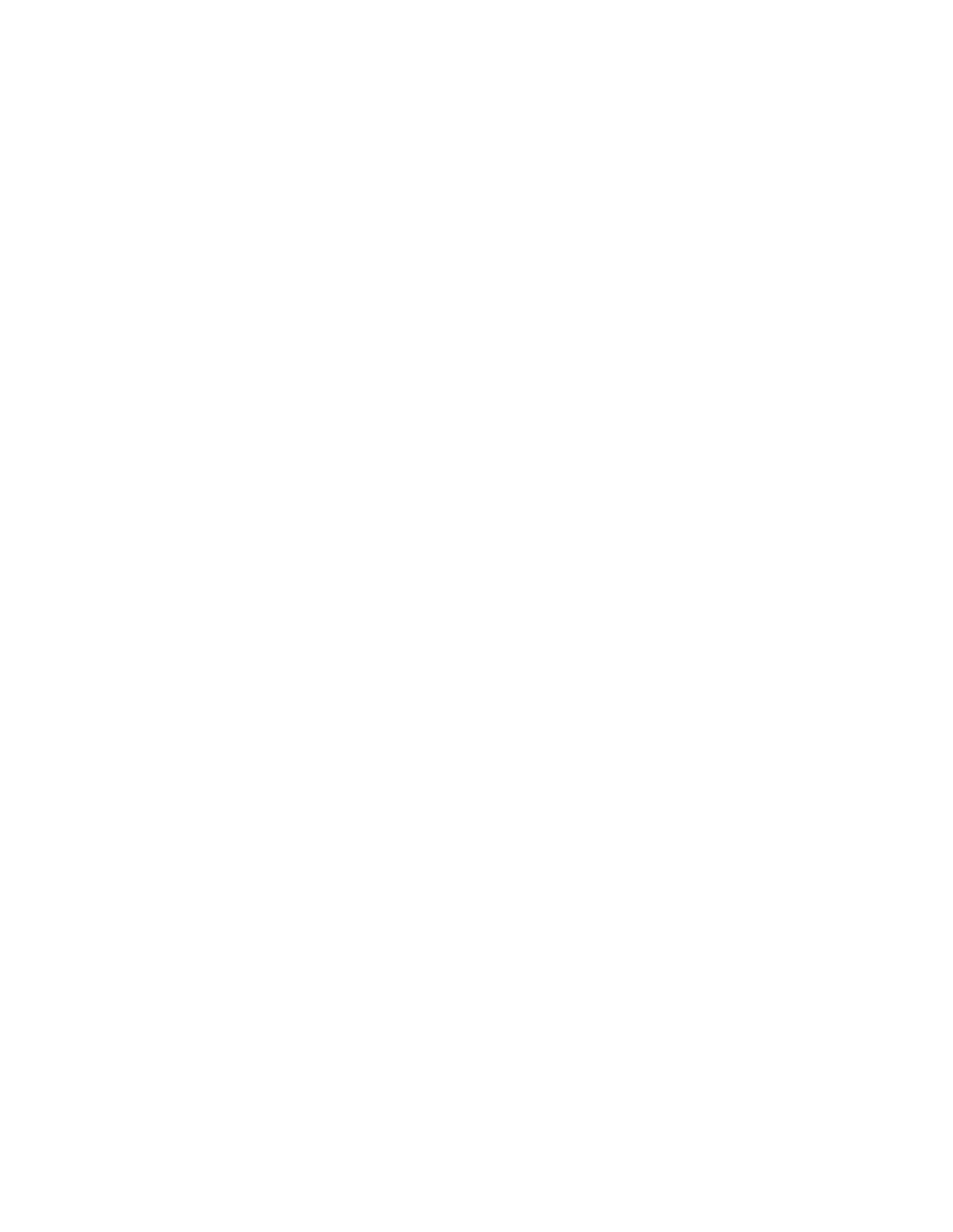#### ● **June 14 - Statesville Leisure Pool**

Wear:Your swimsuit to school-apply sunscreen prior to arrival. Bring a towel and a dry change of clothes and shoes to change into when we arrive back on campus. Arrival Time: No later than 7:45 a.m. please

#### ● **June 15 - Victory Lanes**

Wear: Normal Clothes, SOCKS, tennis shoes Arrival Time: No later than 9:00 a.m. please

#### ● **June 16 - Bike Rodeo- AM/ Anna (science experiments)-PM (ON SITE)**

Wear: Normal Clothes, socks/tennis shoes. Please bring your bike, scooter, skateboard, etc. and a HELMET. Arrival Time: No later than 8:30 a.m. please

# **● June 21- Statesville Leisure Pool**

Wear: Your swimsuit to school-apply sunscreen prior to arrival. Bring a towel and a dry change of clothes and shoes to change into when we arrive back on campus.

Arrival Time: No later than 7:45 a.m. please

# **● June 22- MHS Wrestling- (ON SITE)**

Wear: Normal Clothes, socks/tennis shoes Arrival: No later than 9:00 a.m. please

# **● June 23- Diamond Del Gem Mining- (ON SITE)**

Wear: Normal Clothes, socks/tennis shoes Arrival: No later than 9:00 a.m. please

# **● June 27- Fire Truck (water day)**

Wear: Your swim suit to school-apply sunscreen prior to arrival. Bring a towel and a dry change of clothes and shoes to change into. Arrival Time: No later than 9:00 a.m. please

# **● June 28- Lake Norman Mini Golf**

Wear: Normal Clothes, socks/tennis shoes Arrival: No later than 9:00 a.m. please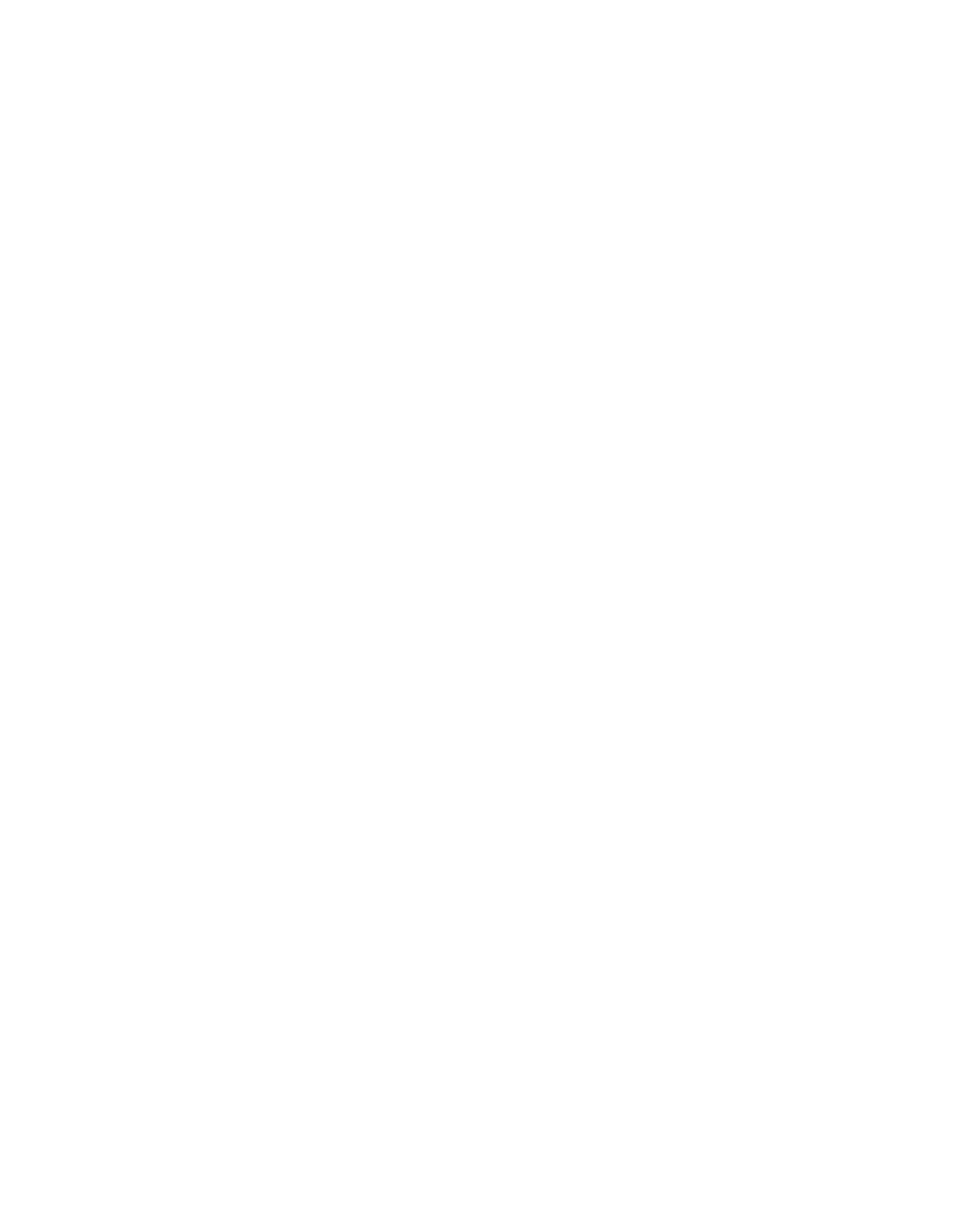# **● June 29- Asheboro Zoo**

Wear: Please apply sunscreen prior to arrival-bring a water bottle, hat and wear comfortable clothes and tennis shoes- we will be

outside all day.

#### **Arrival: No later than 6:30 a.m. PLEASE**

# **● June 30- Iredell Co Sheriff Trailer- AM/Anna (science experiments-PM) (ON SITE)**

Wear: Normal Clothes, socks/tennis shoes. Arrival Time: No later than 8:30 a.m. please

**July 2022**

## ● **July 12 - Statesville Leisure Pool and Soccer Complex**

Wear: Your Swim Suit to school - apply Sunscreen prior to arrival. Bring a towel and a dry change of clothes and shoes to change into. We will change clothes at the pool before heading to the soccer complex. Please have comfortable clothes, socks, and tennis shoes for the soccer complex. Arrival Time: No later than 7:45 please

## ● **July 13- Nascar Hall of Fame Museum**

Wear: Wear comfortable clothes, SOCKS and tennis shoes. Arrival Time: No later than 7:30 please.

## ● **July 14 - MHS Wrestling (ON SITE)**

Wear comfortable clothes, SOCKS and tennis shoes.

## ● **July 19 - Statesville Leisure Pool**

Wear: Your Swim Suit to school - apply Sunscreen prior to arrival. Bring a towel and a dry change of clothes and shoes to change into when we arrive back on campus. Arrival Time: No later than 7:45 please.